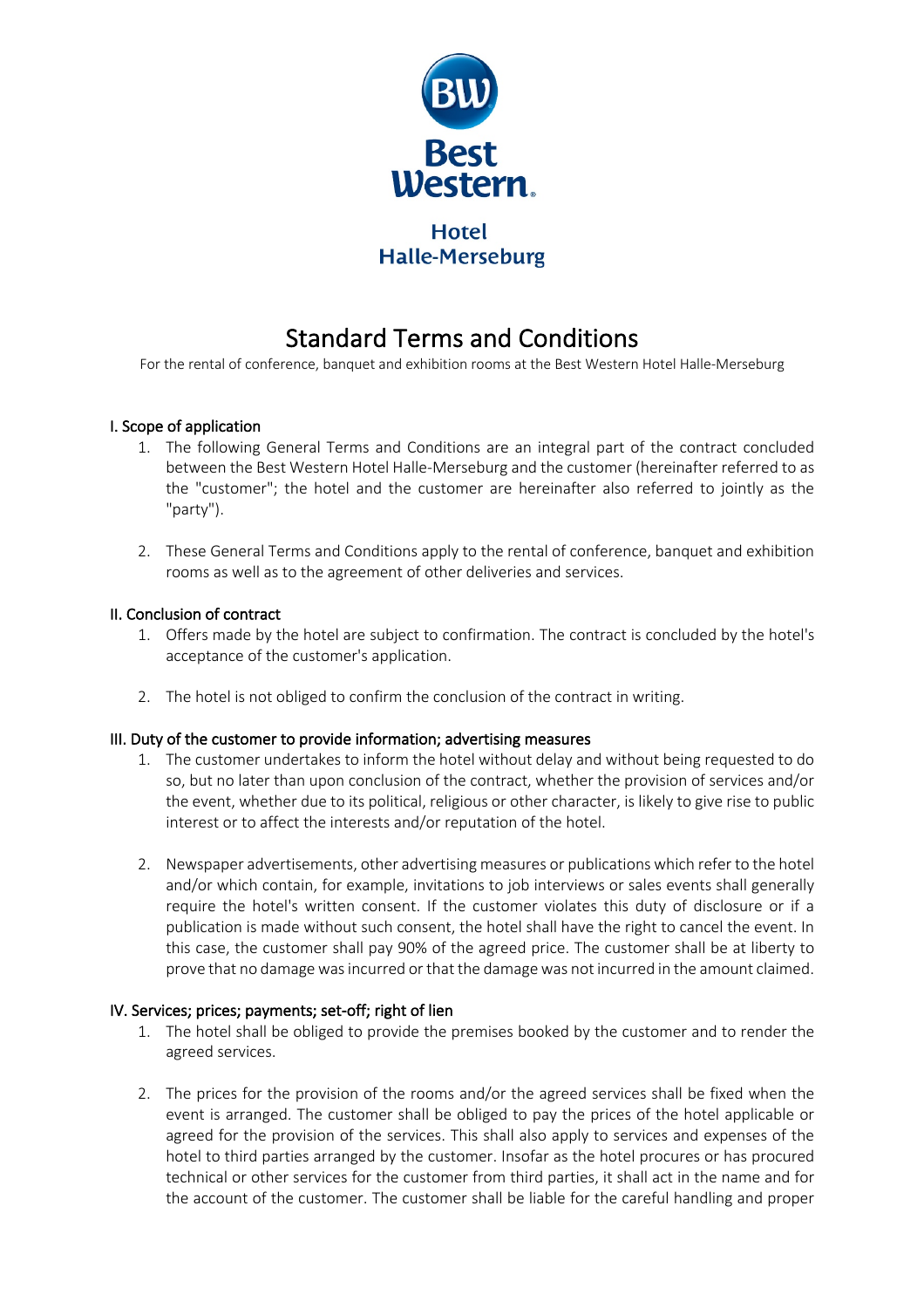return of such equipment and shall indemnify the hotel against all claims of third parties arising from the provision of such equipment.

- 3. The customer shall not be entitled to the provision of auxiliary personnel for the transport and assembly of goods and other items brought in by the customer or third parties.
- 4. If the customer requests that the hotel provide services which exceed the contractually agreed services, e.g. beyond the end of the agreed duration of the event, a service charge shall be payable on the basis of individual proof.
- 5. The agreed prices shall include the statutory value-added tax applicable at the time. With regard to contracts with non-private customers, the hotel reserves the right to quote or agree net prices.
- 6. If the period between the conclusion of the contract and the commencement of the event exceeds four (4) months and if the price generally charged by the hotel for the contractual service increases after the time of conclusion of the contract, the contractually agreed price may be increased appropriately, but by no more than 5%.
- 7. In the event of an increase in the rate of the statutory value added tax applicable at the time of the conclusion of the contract, the gross price of the contractual service shall be increased by the percentage difference of the respective value added tax rates. Accordingly, if the rate of statutory value added tax is reduced again, the gross price shall be reduced by this difference.
- 8. Settlement shall be made in the EURO currency. In the event of payment with foreign means of payment, the exchange rate differences and bank charges shall be borne by the party obliged to pay.
- 9. Prices may be changed by the hotel if the customer subsequently requests changes to the booked premises, the hotel's services or the duration of the event and the hotel agrees thereto.
- 10. Invoices without a due date shall be payable within ten days of receipt of the invoice. In the event of default in payment, the Hotel shall be entitled to charge the statutory default interest applicable at the time. The hotel reserves the right to prove higher damages and the customer the right to prove lower damages.
- 11. The hotel shall be entitled to demand a reasonable advance payment or security deposit at any time. The statutory provisions shall remain unaffected in the case of advance payments or security deposits for package tours.
- 12. The customer may only offset claims of the hotel against undisputed or legally established claims.
- 13. The hotel shall have a lien on all items brought into the hotel by the customer for its claims pursuant to § 704 BGB.

### V. Number of participants / billing for events

1. The customer shall be obliged to inform the hotel of the expected number of participants in the planned event upon conclusion of the contract. The hotel must be notified of any change in the number of participants by more than 5% no later than five working days before the start of the event; such change shall require the hotel's written consent.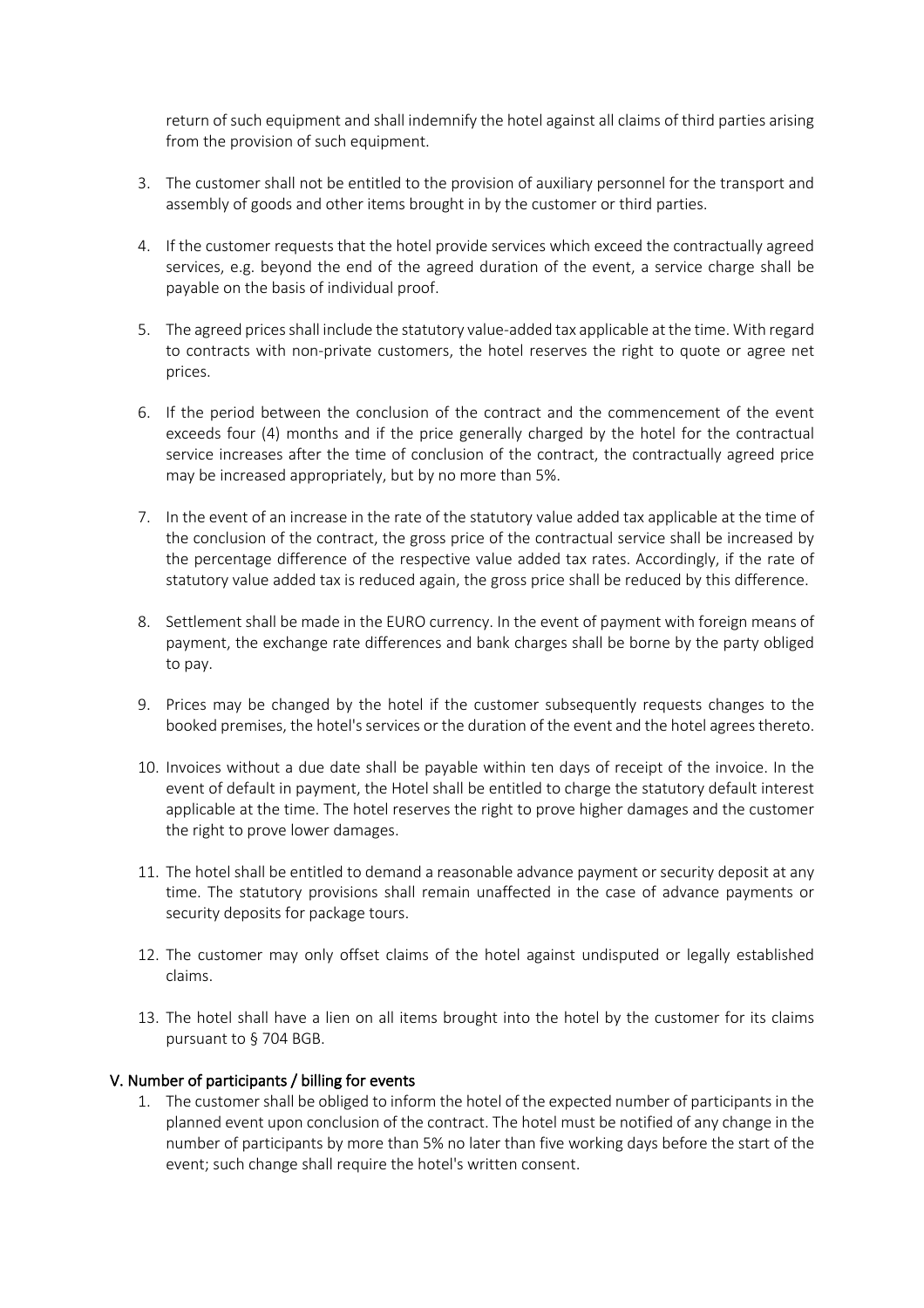- 2. When charging for services which the hotel provides according to the number of registered persons (e.g. for food and beverages), the actual number of persons shall be charged in the event of an increase in the registered and contractually agreed number of participants.
- 3. A reduction in the number of participants by the customer by a maximum of 5% shall be recognised by the hotel when billing. In the event of deviations exceeding this, the originally agreed number of participants less 5% shall be taken as a basis. The customer has the right to reduce the agreed price by the expenses saved due to the lower number of participants, which must be proven by the customer.
- 4. In the case of events lasting beyond 11.00 p.m., the hotel may invoice the staff costs from this time onwards on the basis of an itemised bill, insofar as the agreed fee does not already take into account a period of time beyond 11.00 p.m.. Furthermore, the hotel may, on the basis of the itemised bill, charge employees for travel expenses if they have to make their way home after the end of the public transport service.

## VI. Taking food/beverages to events

- 1. The customer may not bring food and/or beverages to the events. Exceptions require the written consent of the hotel. In this case, a charge will be made. The hotel shall not be liable for any damage caused by food brought to the event, unless the hotel is guilty of intent or gross negligence.
- 2. The hotel accepts no liability for damage caused by food and drink taken away by the customer or third parties after an event, unless the hotel is guilty of intent or gross negligence.

### VII Technical equipment and connections for events

- 1. Insofar as the hotel procures technical and other equipment from third parties for the customer at the customer's instigation, it shall act in the name of, on the authority of and for the account of the customer. The customer shall be liable for the careful handling and proper return of the equipment. The customer shall indemnify the hotel against all claims of third parties arising from the procurement and provision of these facilities.
- 2. In the case of installations of technical superstructures and equipment, the hotel may demand that these be approved by the TÜV or a comparable testing company and that the customer submit the technical test certificate to the hotel without delay and upon request.
- 3. The use of the customer's own electrical equipment using the hotel's power supply system shall require the hotel's written consent. The hotel shall be entitled to charge a flat-rate usage fee for this. The customer shall be liable for any malfunctions or damage to the hotel's technical equipment caused by the use of his equipment, insofar as such malfunctions or damage do not fall within the hotel's sphere of responsibility. If damage occurs to the property of third parties or to third parties, the customer shall be solely liable in this respect and the customer shall indemnify the hotel against all claims by third parties.
- 4. The customer is entitled, with the hotel's consent, to use his own telephone, fax and data transmission equipment; the hotel may charge a connection fee for this.
- 5. Faults in technical or other facilities provided by the hotel shall be remedied immediately by the hotel if possible. Payments may not be withheld or reduced insofar as the hotel is not responsible for such disruptions.
- 6. In the event of music performances arranged by the customer, the customer shall be obliged to make the corresponding notifications to and settlements with GEMA.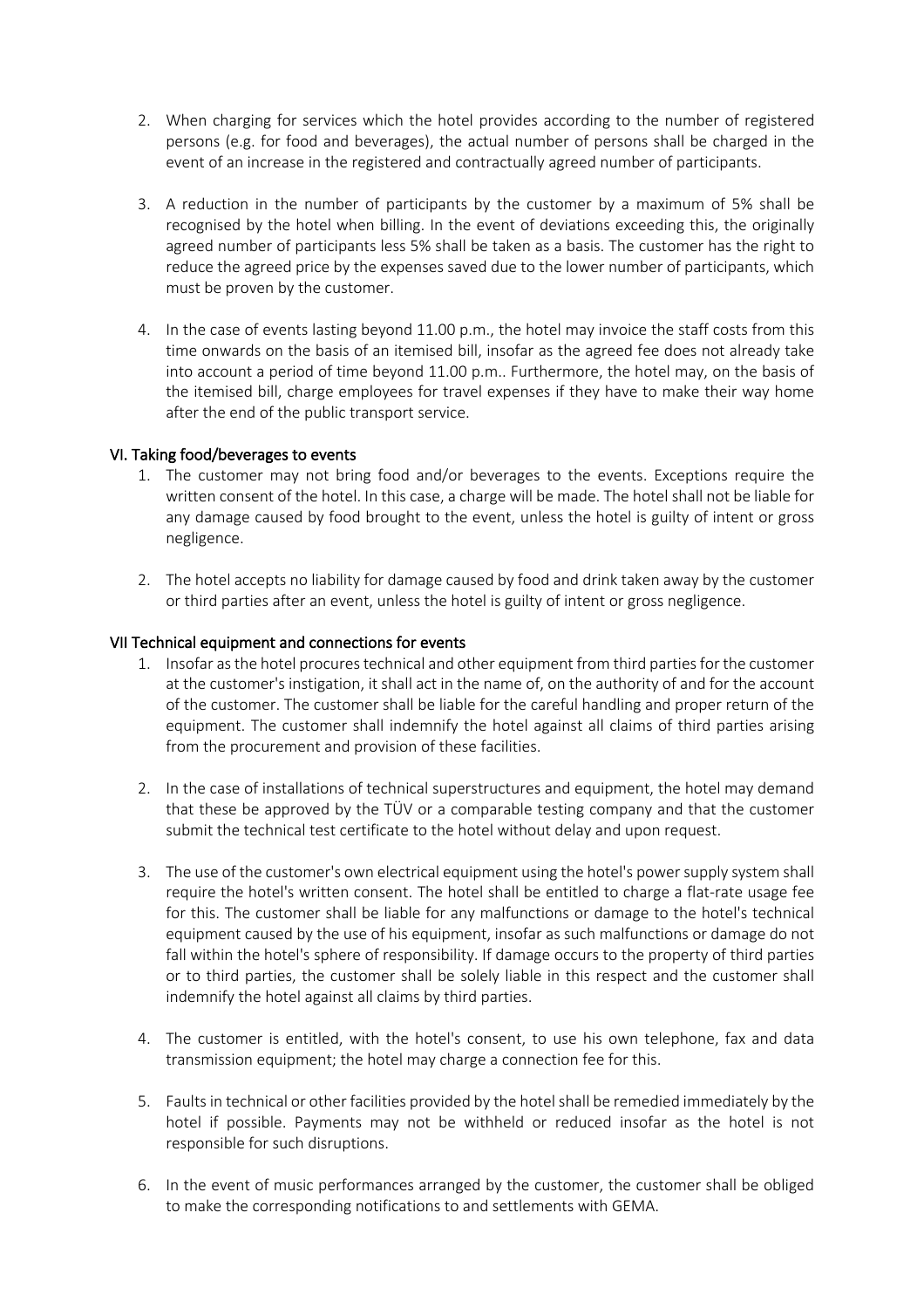7. The customer shall obtain the official permits required for an event in good time and at his own expense.

## VIII. Liability of the Hotel; liability for decorative material and exhibits during events

- 1. Exhibits or other items, including personal items, which are carried along are located in the event rooms or in the hotel at the customer's risk. The hotel assumes no liability for loss, destruction or damage, including financial loss, except in cases of gross negligence or intent on the part of the hotel or its vicarious agents. The same shall apply to all cases in which safekeeping constitutes a typical contractual obligation due to the circumstances of the individual case. The statutory liability pursuant to §§ 701 et seq. BGB remains unaffected.
- 2. The hotel's liability for its own fault and the fault of its vicarious agents is limited to intent and gross negligence. This limitation of liability shall not apply to claims arising from product liability, a guarantee assumed by the hotel and claims based on injury to life, limb or health as well as a breach of so-called cardinal obligations, i.e. obligations compliance with which is indispensable for achieving the purpose of the contract and compliance with which the customer can rely on. In the latter case, however, liability is limited to compensation for typical, foreseeable average damage.
- 3. The hotel must be notified of deliveries of materials for an event seven days prior to delivery in order to ensure acceptance and appropriate storage.
- 4. Decorative material brought along must comply with fire protection requirements. The hotel shall be entitled to demand official proof thereof. If such proof is not provided, the hotel shall be entitled to remove any material already brought in at the customer's expense. Due to possible damage, the installation and attachment of objects in the hotel must be agreed with the hotel in advance.
- 5. The customer shall remove any exhibits or other items brought into the hotel immediately after the end of the event. In the event of a breach of the obligation under sentence 1, the hotel shall be entitled to remove and store the items at the customer's expense or to charge an appropriate room rental for the duration of the stay. The customer shall be at liberty to prove that the above claim has not arisen or has not arisen in the amount claimed.
- 6. Packaging material (cardboard boxes, crates, plastic, etc.) delivered by the customer must be disposed of by the customer himself after the event or taken away again. Should the customer fail to comply with this, the hotel may dispose of the packaging material at the customer's expense.
- 7. The above provisions shall also apply to items rented from outside companies and brought into the hotel's rooms on behalf of the customer.
- 8. Messages, mail and consignments of goods for the customer shall be handled with care by the hotel. The hotel shall undertake delivery, safekeeping and - on request - forwarding against payment. Claims for damages which are not based on intent or gross negligence are excluded.

### IX. Liability of the customer for damage

- 1. The customer shall be liable for all damage to the hotel's building or inventory caused by the customer, event participants or visitors, employees and other third parties.
- 2. The hotel may require the customer to provide appropriate security (e.g. insurance, deposits, guarantees).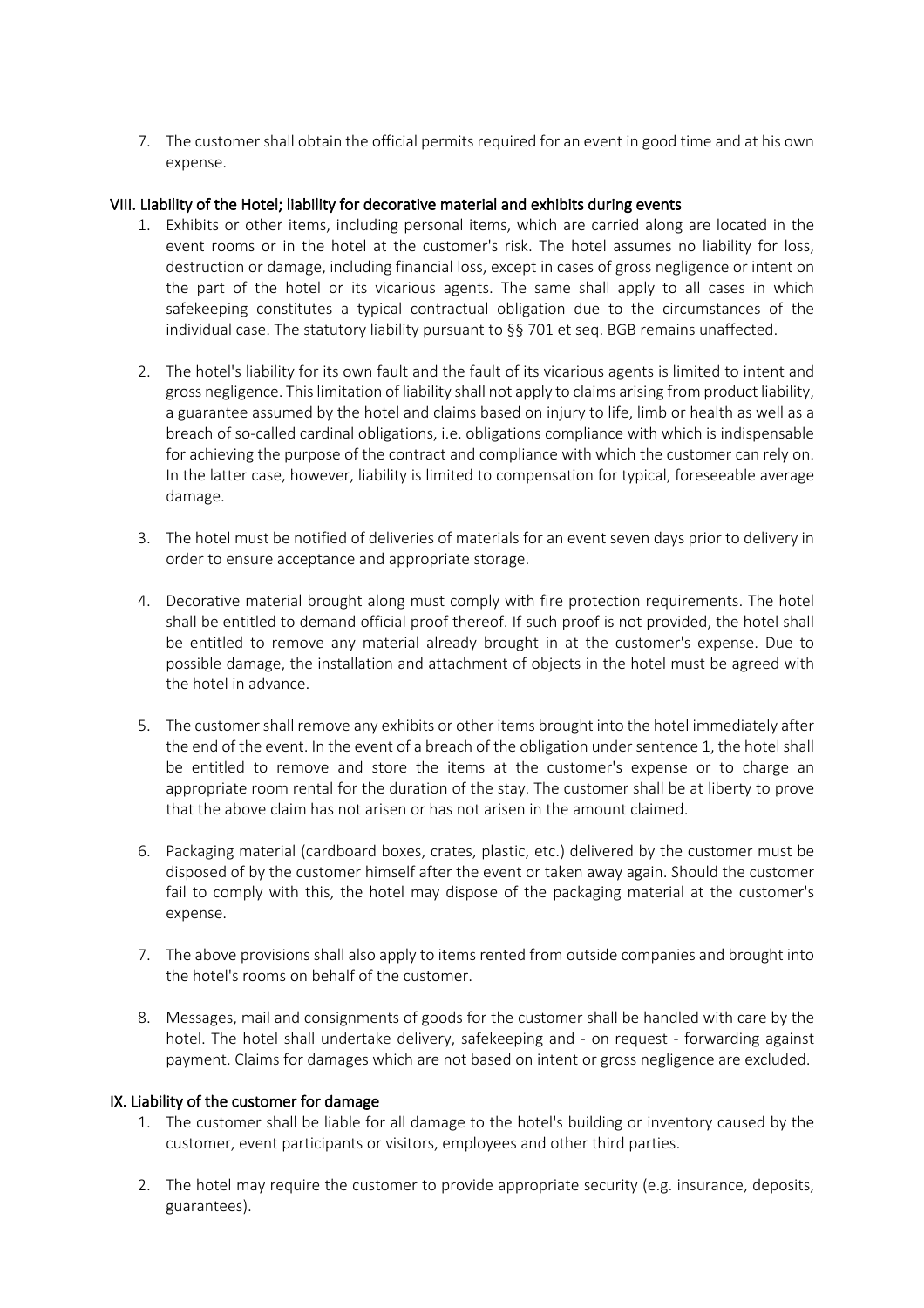3. The customer shall also be liable to the hotel for the payment of any additional services used by the event participants.

## X. Cancellations

- 1. See contractual agreements.
- 2. If the rented rooms are cancelled after the deadlines specified in 10.(1) above, the customer shall owe the full room rent plus 50 % of the price of the agreed services (e.g.: meals, flat-rate conference fees).
- 3. All special services (services of third parties which the hotel has booked for the customer) shall be payable at 100 % irrespective of the time of cancellation. The customer is free to prove that the asserted damage did not occur or did not occur in this amount.

## XI. Right of withdrawal

- 1. If the customer's right to withdraw from the contract within a certain period of time has been agreed in writing or in text form, the hotel shall be entitled for its part to withdraw from the contract within this period of time if there are enquiries from other customers about the contractually reserved rooms and the customer does not waive his right to withdraw from the contract upon inquiry by the hotel.
- 2. If and to the extent that advance payments have been agreed with the customer and the customer fails to make such payments within a reasonable grace period set by the hotel with a threat of refusal, the hotel shall be entitled to withdraw from the contract.
- 3. Furthermore, the hotel shall be entitled to withdraw from the contract for objectively justified reasons, for example if
	- a. force majeure or other circumstances for which the hotel is not responsible make performance of the contract impossible (such as strike, power failure, etc.)
	- b. event rooms have been booked under misleading or false information of essential facts (e.g. persons or purpose).
	- c. there are reasonable grounds for the hotel to assume that the use of the hotel's services could jeopardise the smooth running of the business, the safety or the reputation of the hotel in public without this being attributable to the hotel's sphere of control or organisation.
	- d. the purpose or reason for the stay is unlawful
	- e. the customer sublets or rents out the premises provided as well as uses them for purposes other than those agreed upon without the hotel's prior written consent.
- 4. The hotel's right to claim damages shall not be affected by the withdrawal.

# XII. Limitation periods

The limitation of claims of the customer shall be governed by the statutory provisions. In deviation from § 195 BGB, the limitation period for all claims of the customer is one year. In deviation from § 199 para. 3 no. 1 and para. 4 of the German Civil Code (BGB), claims for damages and other claims shall become statute-barred five years after they arise, irrespective of knowledge or grossly negligent ignorance. This shall not apply to claims for damages due to injury to life, limb, health or freedom or if the hotel is guilty of intent or gross negligence.

# XIII Lost property

Items left behind will only be forwarded on request. The hotel will keep items left behind for six months. After this full stop, the items will be handed over to the local lost property office.